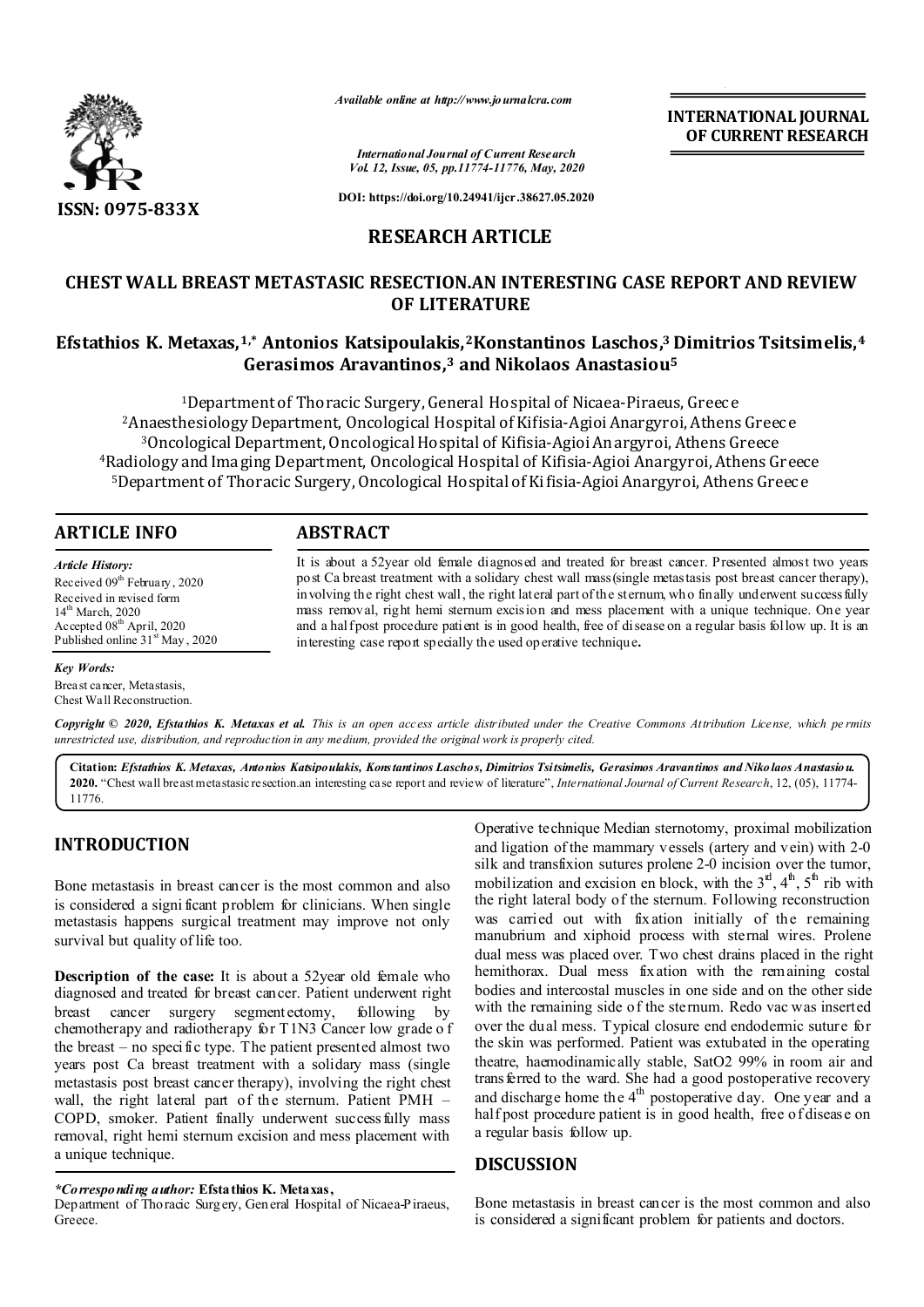

**Image 1. Tumor involving chest wall, ribs and right part of the sternum**



**Image 2. Tumor before procedure and mass placement**



**Image 3. Post procedure and mass placement**

This means incurable disease and is associated with pain, pathological fractures, spinal cord compression and hypercalcaemia (Bob, 2014; Wong, 2011). Bone-targeted agents bisphosphonates and the receptor activator of nuclear factor kappa-B ligand (RANK-L) antibody, denosumab are nowa routine part of the treatment of breast cancer bone metastases to reduce symptomatology and improve quality of life<sup>2</sup>. In early breast cancer, bisphosphonates may have an antitumor effect and prevent both bone and non-bone metastases, but oral bisphosphonates is not completely clear that can prevent bone metastases in advanced breast cancer without skeletal involvement (Hans Roland Dürr, 2002).



**Image 3. During the procedure post sternal wires and chest drains placement**



**Image 4. Post mass placement**



**Image 5. Patient before discharging home**